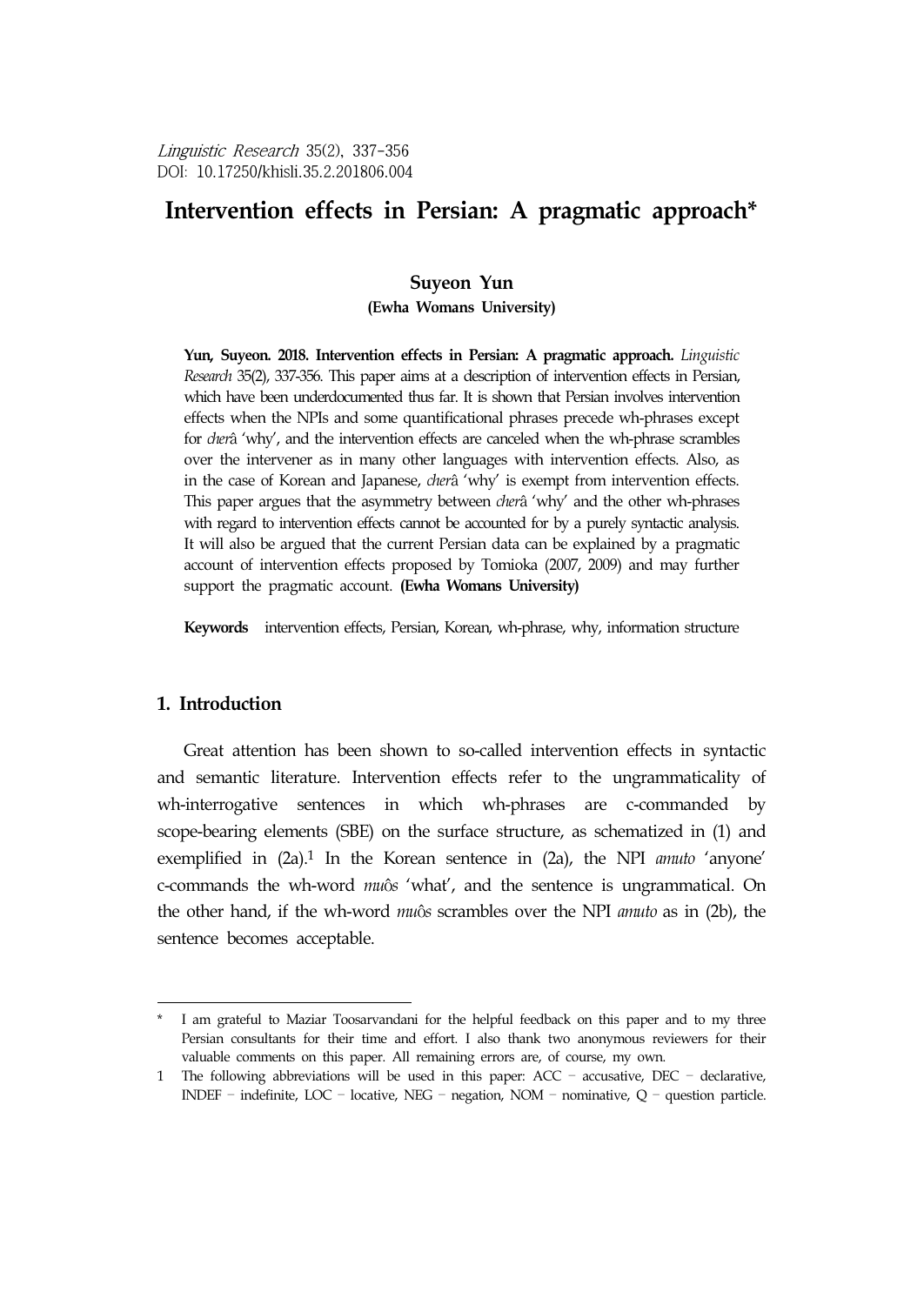

(2) a. \*amuto muôs-ûl sa-chi anh-ass-ni? anyone what-ACC buy-CHI not.do-PAST-Q b. muôs-ûl amuto sa-chi anh-ass-ni? what-ACC anyone buy-CHI not.do-PAST-Q 'What did no one buy?' (Korean; Beck and Kim 1997: 339)

In the sentences in (2), the NPI *amuto* 'anyone' is an SBE and is used as the intervener, but quantificational elements other than NPIs, as listed in (3), are also known to trigger intervention effects. Beck (2006) also states that focusing elements, such as 'only', 'even' and 'also', show the most stable intervention effects cross-linguistically.

(3) Possible interveners (Beck 2006) only, even, also, not, (almost) every, no, most, few (and other nominal quantifiers), always, often, never (and other adverbial quantifiers)

Intervention effects are observed in various typologically unrelated languages. Many of the languages show no obligatory surface movement of wh-phrases, such as Korean, Japanese, Hindi, Mandarin, Malayalam, French and Turkish (Beck 2006). Intervention effects are related to the linear word order between the wh-phrase and the intervener, and these languages can have different word orders through scrambling. Intervention effects, however, are not limited to such wh-in-situ languages; German, Dutch and English, in which wh-movement is obligatory, are also reported to show intervention effects.

This paper deals with intervention effects that occur in Persian, which have not been well reported in the literature, to my knowledge. Although little is known of intervention effects in Persian, we may expect that Persian also involves intervention effects, as Persian shares a considerable number of syntactic characteristics with the languages involving intervention effects. To be specific,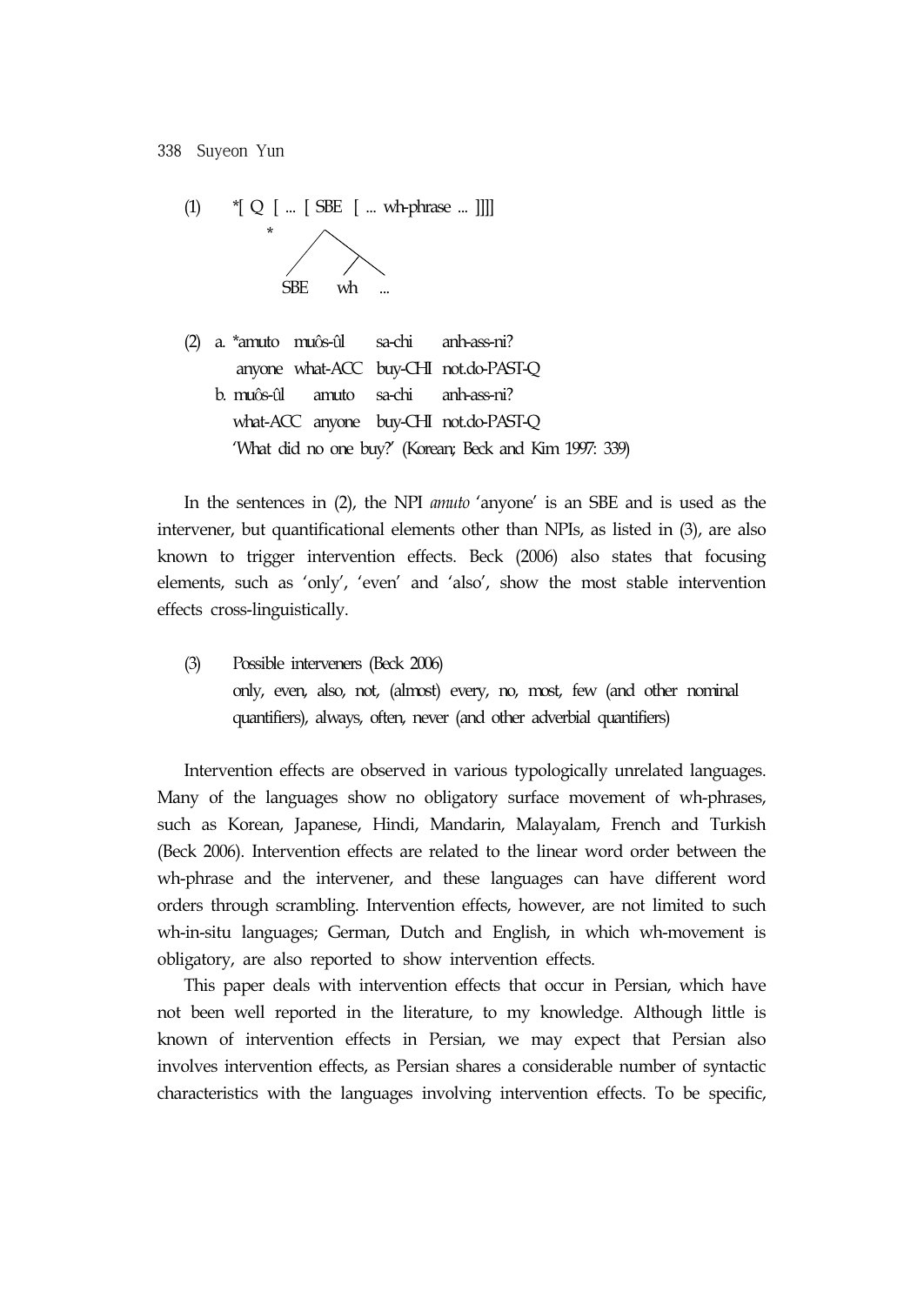Persian is a wh-in-situ language like many languages listed above, and its basic word order is SOV, while scrambling frequently occurs and the OSV order can appear as in Korean, Japanese, Hindi, Mandarin, Malayalam and Turkish. This means that the wh-phrase in object position may scramble over the subject, showing the optional surface wh-movement. Therefore, if a Persian sentence shows intervention effects as in the Korean example in (2a) and becomes grammatical after the scrambling of the object wh-phrase as in (2b), it could be said that intervention effects exist in Persian. Later in this paper, it will be shown that intervention effects are present in Persian for wh-phrases other than 'why'.

The main purpose of this study is to provide an empirical contribution to the study of intervention effects by documenting new data related to the phenomena in Persian. Possible linguistic analyses of the Persian intervention effects will also be discussed. The rest of the paper is organized as follows. Section 2 presents Persian data related to intervention effects, which I obtained from native speakers. Section 3 shows that previous syntactic analyses proposed for intervention effects cannot explain the present Persian data, particularly the asymmetry between 'why' and the other wh-phrases. Section 4 outlines a pragmatic account of Persian intervention effects based on Tomioka (2007, 2009), and Section 5 concludes.

## **2. Data**

In this section, I present data concerning intervention effects in Persian. The primary source for this paper is the data elicited from three Persian native speakers, who were graduate students at MIT in their 20s or 30s at the point of the data collection in 2012 and moved from Iran to the United States for their degree programs. The examples given in this section are from my field notes, unless otherwise noted. The Persian data described here is used in formal Persian. Colloquial dialects, such as the Tehrani dialect, involve phonological differences, but syntactically, it seems that they are quite similar to formal Persian, particularly with regard to intervention effects.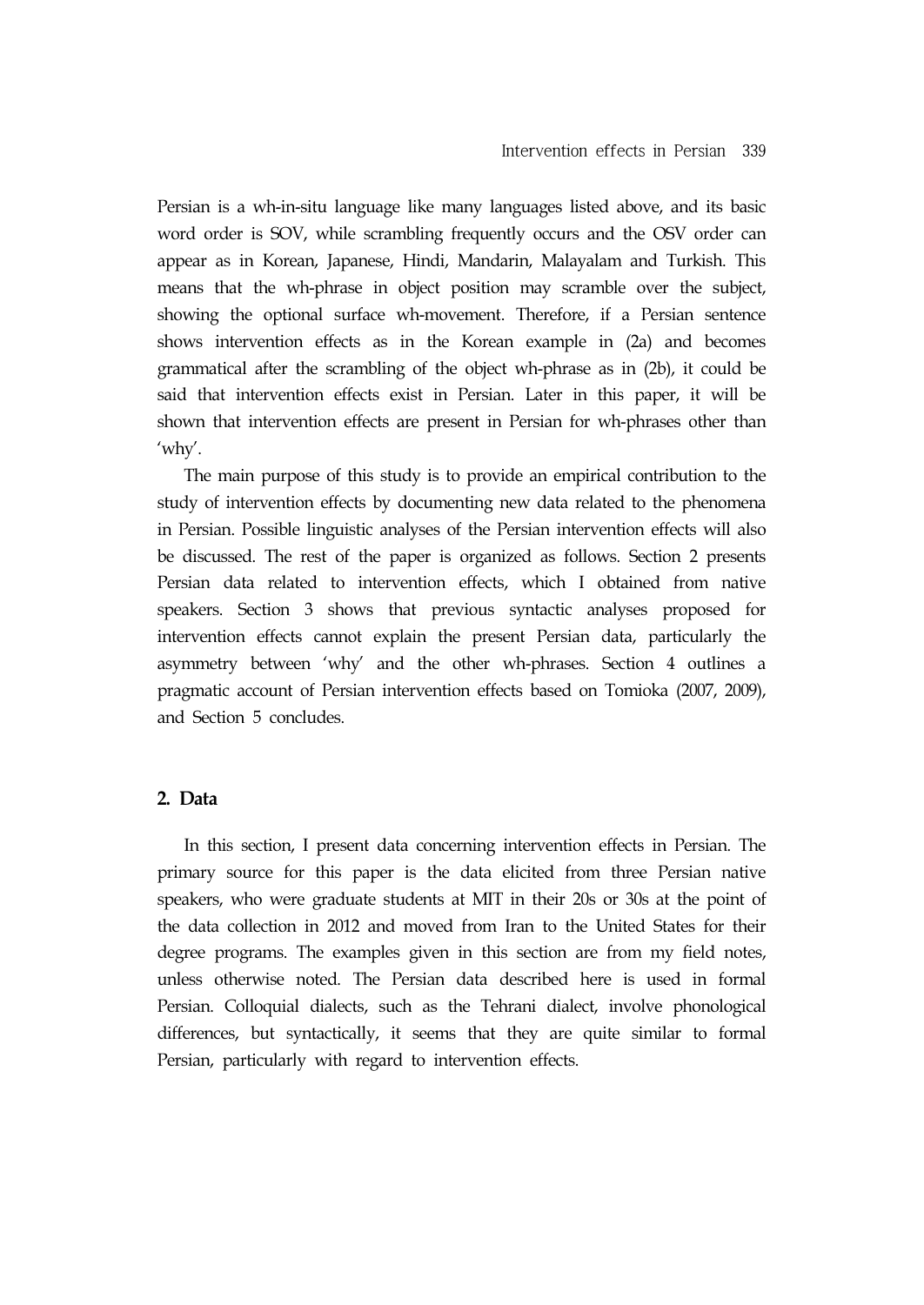#### **2.1 Intervention effects in Persian**

This subsection presents data showing that intervention effects are present in Persian. In Persian, most wh-phrases cannot be preceded by an NPI, a well-known intervener in other languages. First of all, *ki* 'who' cannot follow the NPI *hichkas* 'nobody', either in subject position as in (4) or in object position as in (5).2 In (4a), if the object *hichkas* 'nobody' scrambles over the subject *ki* 'who', the sentence becomes ungrammatical, while the canonical order in which the wh-phrase precedes the NPI in (4b) is good. On the other hand, the sentence in (5a) shows the normal word order, i.e., SOV, but is ungrammatical since the NPI *hichkas* precedes *ki.* The sentence becomes grammatical when the object wh-phrase scrambles over the subject NPI, as in (5b).

- (4) a. \*hichkas-o ki na-did? nobody-RA who NEG-met b. ki hichkas-o na-did? who nobody-RA NEG-met 'Who didn't meet anyone?'
- (5) a. \*hichkas ki-o na-did? nobody who-RA NEG-met b. ki-o hichkas na-did? who-RA nobody NEG-met 'Who did no one meet?'

We also observe intervention effects for *chi* 'what'. As demonstrated in (6), Karimi (2005) reports that the NPI *hichkas* 'nobody' cannot precede the wh-word *chi* 'what' as shown in (6a), but the opposite order with *chi* preceded by *hichkas*  is good, as shown in (6b), which is also confirmed by my informants.3

<sup>2</sup> For the Persian data reported in this paper, I follow the Persian linguistic tradition and use /ch/,  $/\text{gh}/$ ,  $/\text{i}/$ ,  $/\text{sh}/$ ,  $/\text{'}/$  and  $/\text{\^a}/$  to refer to [tf], [x], [dt], [f], [?] and [a], respectively.

<sup>3</sup> Karimi (2005) adopts a syntactic analysis of these constructions that wh-phrases cannot be located within the domain of SBEs, although intervention effects are not her main focus and no detailed analysis is provided.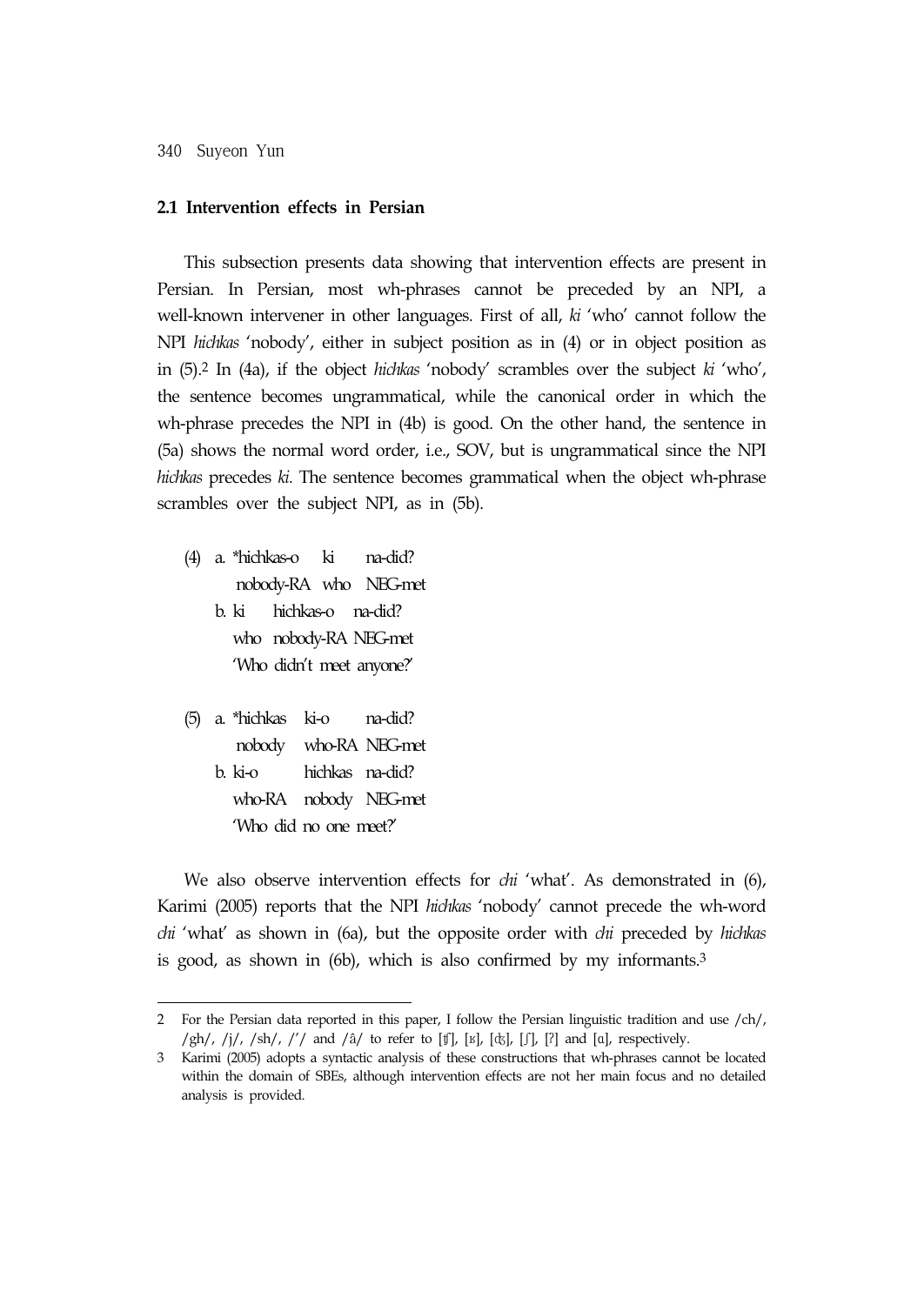(6) a. \*hichkas chi-ro na-xarid? nobody what-RA NEG-bought b. chi-ro hichkas na-xarid? what-RA nobody NEG-bought 'What was it that no one bought?' (Karimi 2005: 146)

It is the linear order between the wh-phrase and the intervening NPI that triggers intervention effects, and the wh-phrase does not have to move to the sentence-initial position as in the previous examples. In (7), both the wh-phrase and the NPI are in object position, and the subject *kimia* 'Kimea' precedes them. Intervention effects arise when the indirect object NPI scrambles over the direct object wh-phrase, as shown in (7b), whereas the original word order in which the wh-phrase precedes the NPI is judged grammatical in (7a).

(7) a. kimia chi-o be hichkas-i neshun na-dâd? Kimea what-RA to nobody-INDEF showing NEG-gave b. \*kimia be hichkas-i chi neshun na-dâd? Kimea to nobody-INDEF what showing NEG-gave 'What did Kimia show to nobody?'

Not only the wh-words, such as *ki* and *chi,* but also wh-phrases are subject to intervention effects in Persian. Examples in (8) include the wh-phrase, *che kas* 'which person'. Like the other sentences with the wh-word seen earlier, the wh-phrase cannot follow the NPI as in (8a) but can only precede the NPI as in (8b).

(8) a. \*hichkas-i-ro che-kas-i da'vat na-kard? nobody-INDEF-RA which-person-INDEF invitation NEG-did b. che-kas-i hichkas-i-ro da'vat na-kard? which-person-INDEF nobody-INDEF-RA invitation NEG-did 'Who didn't invite anyone?'

In addition, not only wh-arguments but also wh-adjuncts show intervention effects. For example, the sentences in (9) involve *key* 'when'. Like wh-arguments,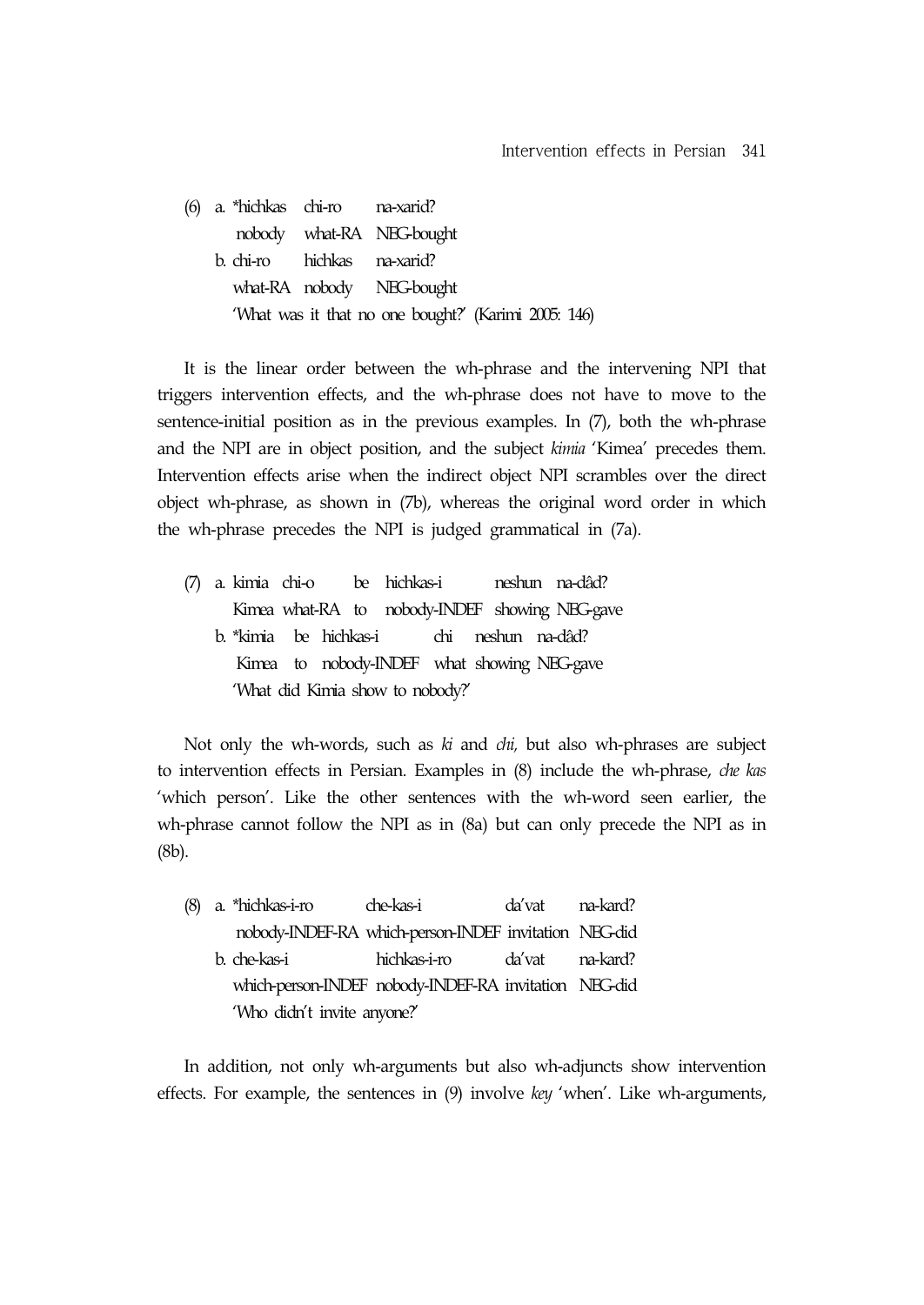*key* cannot be preceded by *hichkas* as in (9a) but has to precede it to make the sentence acceptable as in (9b).

(9) a. \*hichkas-i key ketâb-râ na-xand? nobody-INDEF when book-RA NEG-bought b. key hichkas-i ketâb-râ na-xand? when nobody-INDEF book-RA NEG-bought 'When didn't anybody buy the book?'

The same goes for *koj*â 'where'. As shown below, intervention effects arise when the NPI *hichkas* precedes *koj*â as in (10a), and *koj*â has to be followed by *hichkas* as in (10b) in order for the sentence to be grammatical.

(10) a. \*kimia hichkas-o kojâ na-did? Kimea nobody-RA where NEG-saw b. kimia kojâ hichkas-o na-did? Kimea where nobody-RA NEG-saw 'Where did Kimea see no one?'

Also, non-NPI quantifiers may trigger intervention effects in Persian. For example, *faghat* 'only'4 and *hatt*â 'even' behave as the intervener. As exemplified in (11) for *faghat* 'only' and in (12) for *hatt*â 'even', these quantifiers also do not allow wh-words to follow them as in (11a) and (12a), and the wh-words have to scramble over them as in (11b) and (12b), to make the sentences acceptable.

(11) a. \*faghat kimia chi-râ xând? only Kimea what-RA read b. chi-râ faghat kimia xând? what-RA only Kimea read 'What did only Kimea read?'

<sup>4</sup> One of my informants preferred to use *t*â*nha* for 'only' to *faghat*. Note, however, that his judgments on the sentences in (11) were consistent with the other two informants when using *t*â*nha*.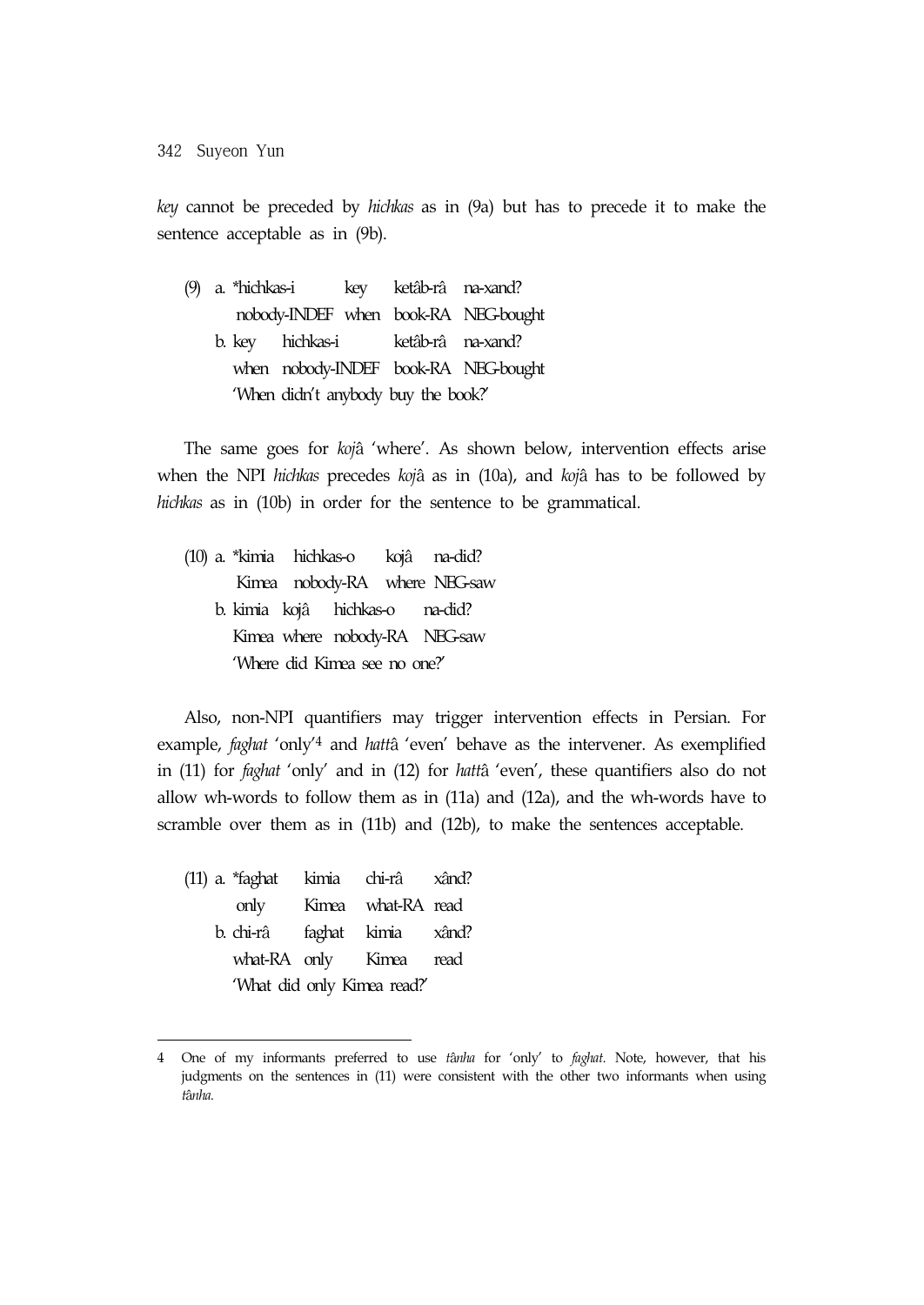(12) a. \*hattâ kimia chi-ro xarid? even Kimea what-RA bought b. chi-ro hattâ kimia xarid? what-RA even Kimea bought 'What did even Kimea buy?'

It should be noted that not all quantifiers are interveners. For example, *har*  'each, every' does not trigger intervention effects in Persian. That is, the quantifier *har* can precede a wh-word as in (13a) and also can follow it as in (13b).5

|                                          | (13) a. har dâneshju-i |  |  |                                                 | $chi(*-ro)$ xarid? |        |  |  |  |
|------------------------------------------|------------------------|--|--|-------------------------------------------------|--------------------|--------|--|--|--|
|                                          |                        |  |  | every university.student-INDEF what-(RA) bought |                    |        |  |  |  |
|                                          |                        |  |  | b. chi(-ro) har dâneshju-i                      |                    | xarid? |  |  |  |
|                                          |                        |  |  | what-(RA) every university.student-INDEF bought |                    |        |  |  |  |
| 'What did every university student buy?' |                        |  |  |                                                 |                    |        |  |  |  |

So far we have seen that in Persian, interveners consisting of NPIs and some quantifiers, such as *faghat* 'only' and *hatt*â 'even', do not allow wh-phrases to follow them, and the sentence is acceptable only when the wh-phrases precede them through scrambling. This asymmetry in linear word order is not observed with other nominals. If we replace the interveners with *kimia* 'Kimea (proper name)', the sentence is grammatical regardless of whether *kimia* precedes or follows a wh-phrase, as shown with *ki* 'who' in (14), *chi* 'what' in (15), and *koj*â 'where' in  $(16)$ .

(14) a. kimia ki-o na-did? Kimea who-RA NEG-met b. ki-o kimia na-did? who-RA Kimea NEG-met 'Who did Kimea meet?

<sup>5</sup> My informants said that sentence (13a) was okay only when the object marker RA was absent. This seems relevant for the characteristics of RA and not relevant for the current discussion.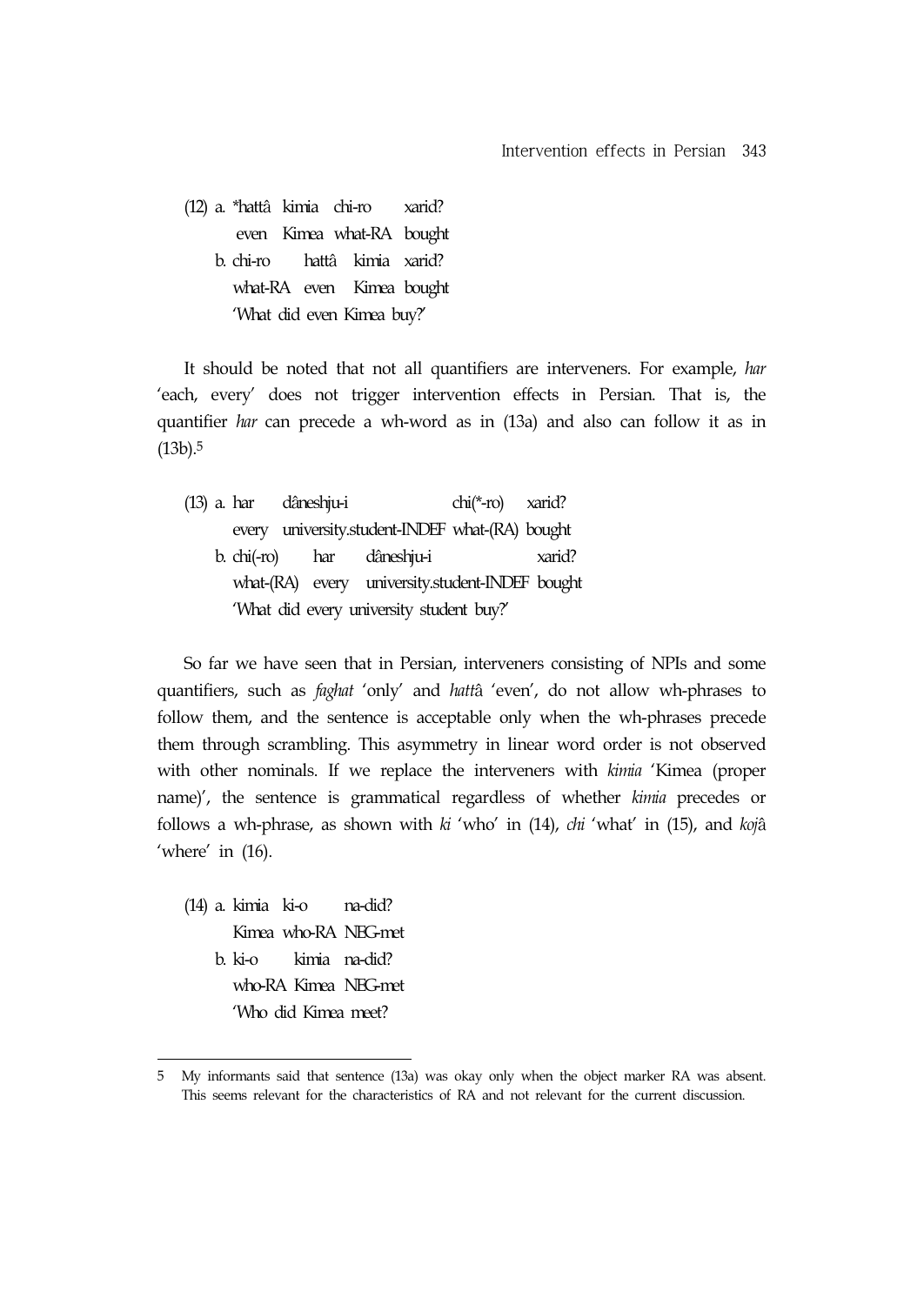- (15) a. kimia chi na-xarid? Kimea what NEG-read b. chi kimia na-xarid? what Kimea NEG-read 'What did Kimea read?'
- (16) a. kimia kojâ na-raft? Kimea where NEG-went b. kojâ kimia na-raft? where Kimea NEG-went 'Where didn't Kimea go?'

#### **2.2. No intervention effects with** *cher*â **'why'**

In the previous subsection, it is shown that wh-adjuncts such as *key* 'when' and *koj*â 'where', as well as wh-arguments, show intervention effects. Of particular interest I want to present here is that *cher*â 'why', unlike the other wh-adjuncts, seems exempt from intervention effects in Persian. Let us consider sentences in (17). The sentence in (17a) has the wh-word *cher*â 'why' preceded by the NPI *hichkas,* where intervention effects are expected to appear, but the sentence is judged as grammatical unlike the sentences with other wh-adjuncts seen earlier in (9a) and (10a). The sentence in (17b), in which *cher*â precedes *hichkas* as a result of scrambling, is also grammatical, as expected. As shown in (17c), the sentence is also good when *cher*â stays in its base position, not undergoing scrambling, and does not directly follow *hichkas.*

- (17) a. hichkas cherâ ân ketâb-râ na-xând? nobody why that book-RA NEG-read b. cherâ hichkas ân ketâb-râ na-xând? why nobody that book-RA NEG-read
	- c. hichkas ân ketâb-râ cherâ na-xând? nobody that book-RA why NEG-read 'Why did no one read that book?'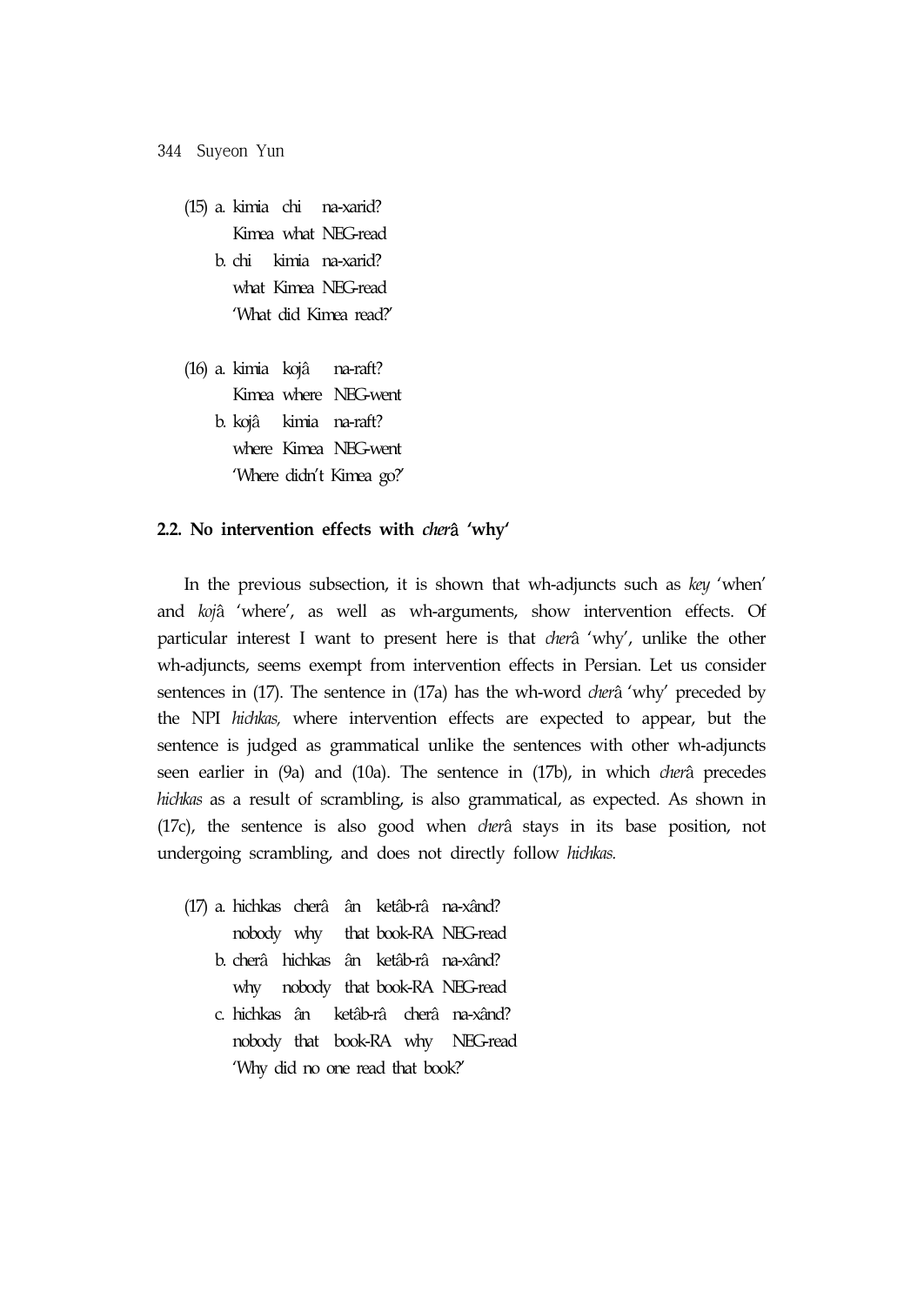No intervention effects with *cher*â 'why' are also observed with other quantifier interveners, as exemplified with *faghat* 'only' in (18). In (18a) and (18b), we see that the sentence is good, even though *faghat* precedes *cher*â*.* As expected, the sentence is also grammatical when *cher*â precedes *faghat,* as in (18c).

(18) a. faghat cherâ kimia ân ketâb-râ xând? only why Kimea that book-RA read b. faghat kimia cherâ ân ketâb-râ xând? only Kimea why that book-RA read c. cherâ faghat kimia ân ketâb-râ xând? why only Kimea that book-RA read 'Why did only Kimea read that book?'

Persian is not the only language in which all wh-phrases but 'why' show intervention effects. The same phenomena are observed in Korean and Japanese (e.g., Ko 2005; Tomioka 2009, among others). I briefly introduce intervention effects in Korean here to show their similarity to those in Persian.

Korean is one of the languages that show intervention effects, as exemplified at the beginning of this paper in (2). I repeat (2) below for the sake of convenience. Here we can see that the wh-word *mu*ô*s* 'what' cannot be preceded by the NPI *amuto* 'anyone' as in (19a), and the scrambling of *mu*ô*s* over *amuto* is obligatory for the sentence to be grammatical as in (19b). This shows the same pattern shown in Persian, as in (6).

(19) a. \*amuto muôs-ûl sa-chi anh-ass-ni? anyone what-ACC buy-CHI not.do-PAST-Q b. muôs-ûl amuto sa-chi anh-ass-ni? what-ACC anyone buy-CHI not.do-PAST-Q 'What did no one buy?' (Beck and Kim 1997: 339)

Also, as in Persian, not only wh-arguments but also wh-adjuncts show intervention effects. In (20), ô*ti-es*ô 'where-LOC' cannot follow the NPI *amuto*  'anyone' in (20a), but if it scrambles over *amuto,* the sentence becomes grammatical, regardless of whether it is located after the subject as in (20b) or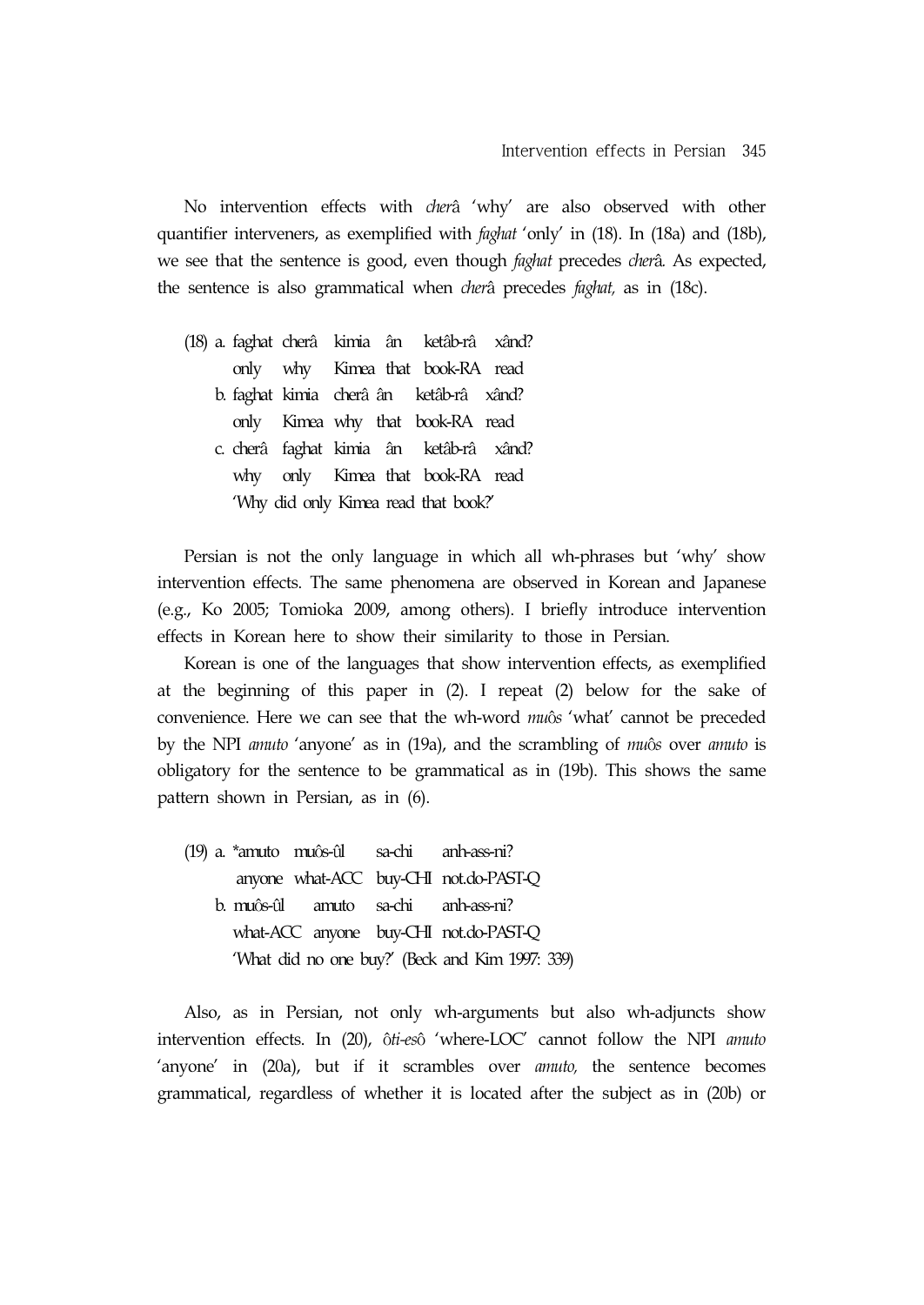sentence-initially as in (20c).

|  | (20) a. *Suna-ka    amuto ôti-esô    manna-chi  anh-ass-ni? |  |  |  |                                                  |  |  |  |
|--|-------------------------------------------------------------|--|--|--|--------------------------------------------------|--|--|--|
|  |                                                             |  |  |  | Suna-NOM anyone where-LOC meet-CHI not.do-PAST-Q |  |  |  |
|  | b. Suna-ka ôti-esô amuto manna-chi anh-ass-ni?              |  |  |  |                                                  |  |  |  |
|  |                                                             |  |  |  | Suna-NOM where-LOC anyone meet-CHI not.do-PAST-Q |  |  |  |
|  | c. ôti-esô Suna-ka amuto manna-chi anh-ass-ni?              |  |  |  |                                                  |  |  |  |
|  |                                                             |  |  |  | where-LOC Suna-NOM anyone meet-CHI not.do-PAST-Q |  |  |  |
|  | 'Where did Suna meet no one?' (Beck and Kim 1997: 342)      |  |  |  |                                                  |  |  |  |

On the other hand, *way* 'why' is immune to intervention effects unlike the other wh-phrases in Korean, as in Persian. In (21), we see that the sentence is grammatical, even though the NPI *amwuto*6 'anyone' precedes *way* 'why' in (21a), as well as in (21b) in which way precedes *amwuto*. The same judgments go for the cases where we replace the NPI *amwuto* with a phrase with the quantifier *pakkey* 'only', as shown in (22). Both orders, i.e., *pakkey-way* in (22a) and *way-pakkey* in (22b), are grammatical.

- (21) a. amwuto way ku chayk-ul ilk-ci-anh-ass-ni? anyone why that book-ACC read-CI-not-PAST-Q b. way amwuto ku chayk-ul ilk-ci-anh-ass-ni? why anyone that book-ACC read-CI-not-PAST-Q 'Why did no one read that book?' (Ko 2005: 877)
- (22) a. ?John-pakkey way ku chayk-ul ilk-ci-anh-ass-ni? John-only why that book-ACC read-CI-not-PAST-Q b. way John-pakkey ku chayk-ul ilk-ci-anh-ass-ni? why John-only that book-ACC read-CI-not-PAST-Q 'Why did only John read that book?' (Ko 2005: 872)

In this subsection, we have seen that in Persian *cher*â 'why' is not subject to

<sup>6</sup> *Amwuto* 'anyone' here is the same word as *amuto* in the previous examples from Beck and Kim (1997). Beck and Kim (1997) and Ko (2005) employ different romanization conventions and I just cite the example sentences as they are in the original papers.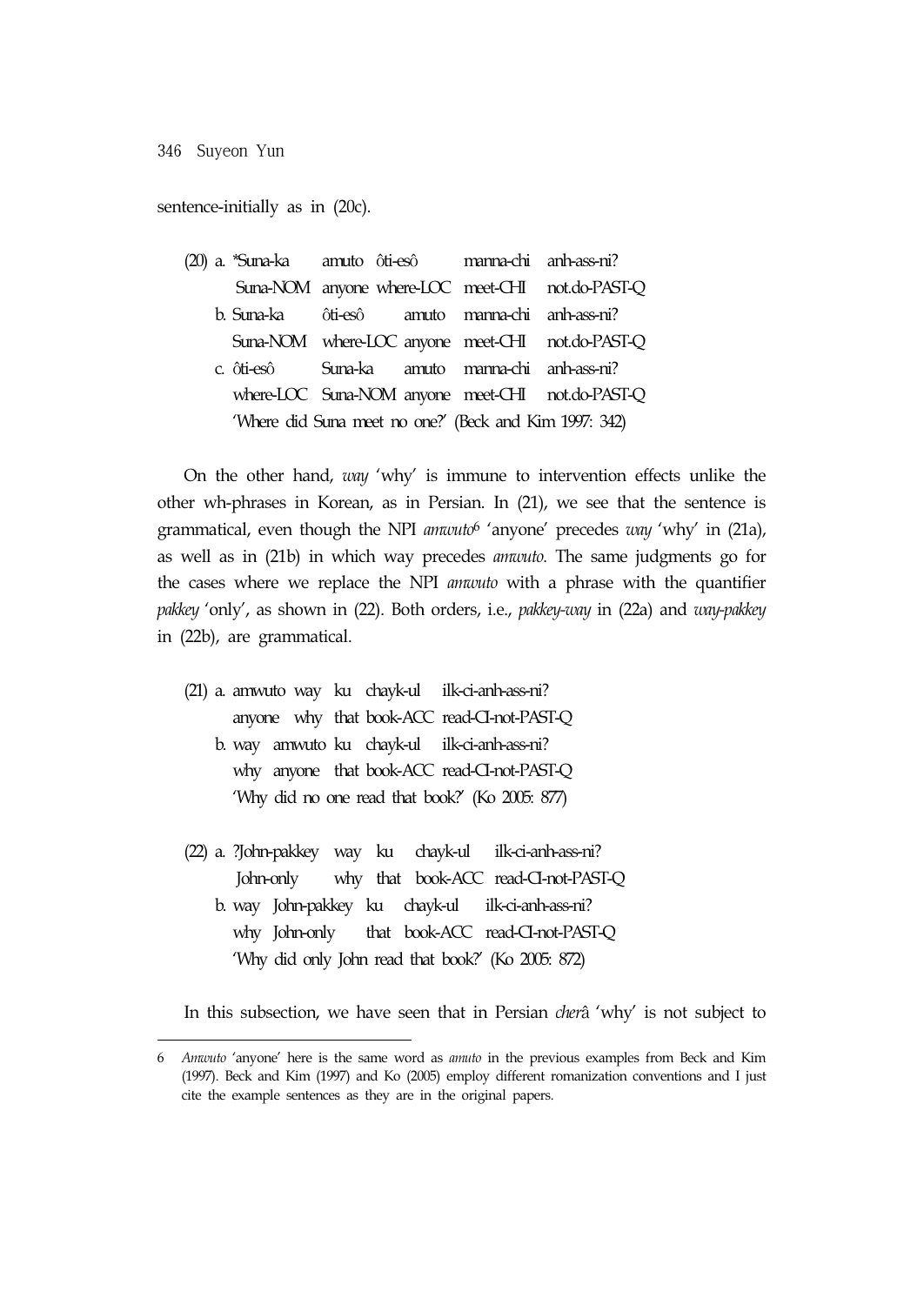intervention effects, and a similar case is also found in Korean (and Japanese). The next two sections seek to find a way to analyze the Persian intervention effects.

#### **3. Problems of the syntactic analysis**

Before embarking upon an analysis of the Persian intervention effects, we briefly examine previous analyses of intervention effects. The purposes of this section are to gauge the previous syntactic analysis and to see whether it can be applied to the current data of Persian intervention effects. Most analyses of intervention effects that have been provided so far are syntactic (Beck 1996; Beck and Kim 1997, among others). Beck (1996) and Beck and Kim (1997) argue that the intervention effect is a constraint on wh-movement at LF, as represented in (23). That is, a wh-phrase has to move to the Spec of the CP at LF, but an SBE blocks the binding relationship between the LF trace of the wh-phrase and its binder.

(23) \*[ ... Q SBE wh ... ] *LF*

Ko (2005) interprets this within the framework of the minimalist program (Chomsky, 1995); wh-phrases have an uninterpretable wh-feature [uWH], which has to be checked off by [+Q] feature, hosted by a question morpheme Q in a head C. In her term, it is said that a wh-phrase cannot be attracted to its checking position across an SBE at LF. Ko's (2005) syntactic account of no intervention effects with 'why' in Korean and Japanese is that 'why' is merged into a higher position than other wh-phrases and licensed in the overt syntax, and thus does not undergo raising at LF. To be specific, she assumes that Korean *way* and Japanese *naze* 'why' are externally merged into the Spec of the CP, as illustrated in (24) for the sentence in (21a). Here the Q morpheme -*ni* carries the licensing feature [+Q], and [uWH] of *way* is checked off by [+Q] in the overt syntax, and thus does not have to be licensed through movement at LF. The NPI-'why' order is derived by scrambling of the NPI *amwuto*.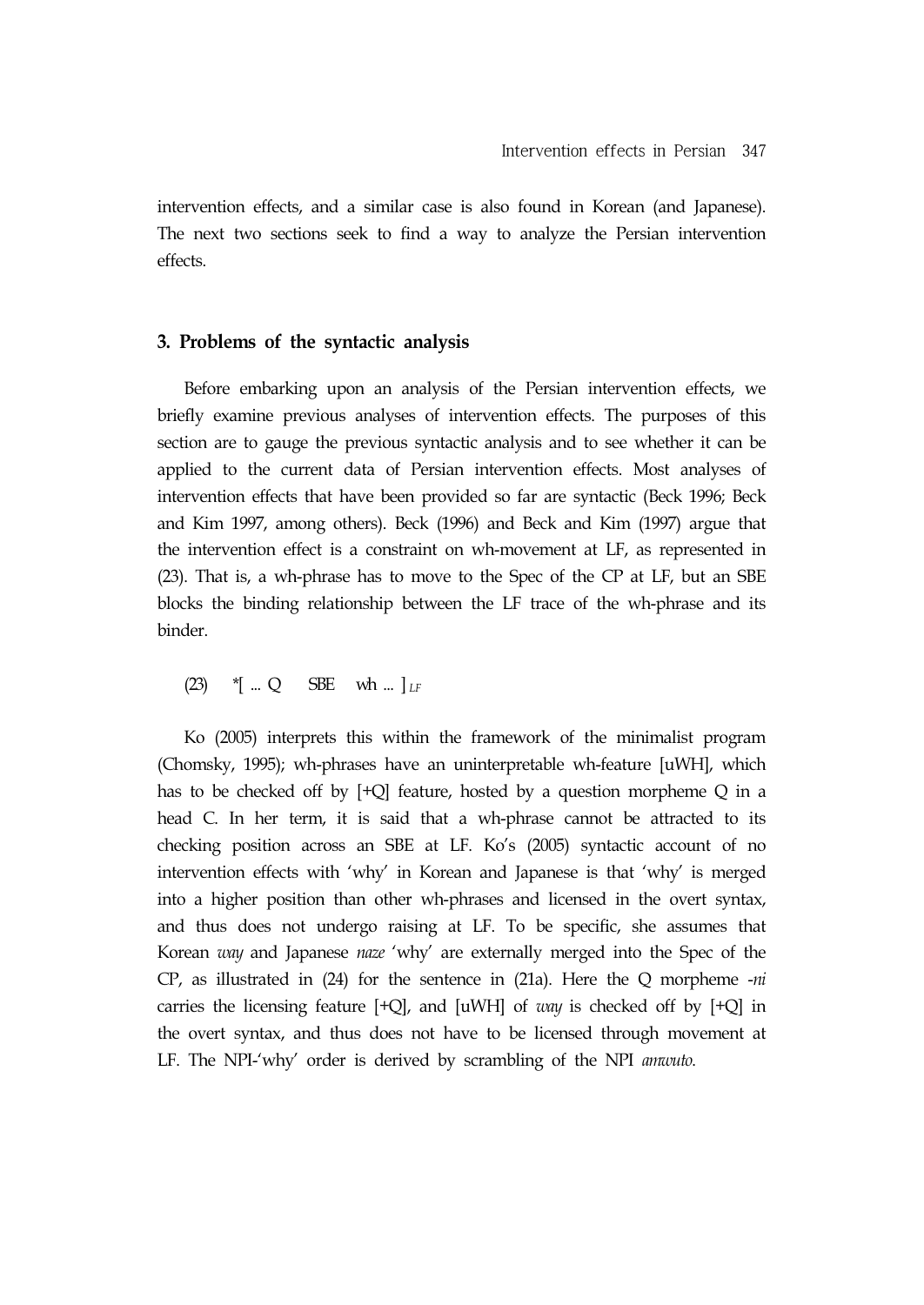(24) amwuto way ku chayk-ul ilk-ci-anh-ass-ni? 'Why did no one read that book?' (Ko 2005: 879)



In contrast, other wh-phrases including *mwues-ul* 'what'-ACC in (25) below for sentence (19a), are assumed to be base-generated at a position lower than C. Here I assume that *amuto* 'anyone' is raised by the EPP and is sitting on the Spec of the IP. The feature [uWH] of *mu*ô*s* 'what' under the vP cannot be licensed in the overt syntax since the Spec-Head agreement is not satisfied. Thus, the wh-movement of *mu*ô*s* has to occur at LF, but the NPI *amuto* in the higher position interferes the licensing, which results in the ungrammaticality of the sentence.

(25) amuto muôs-ûl sa-chi-anh-ass-ni? 'What did no one buy?'



This syntactic analysis, however, cannot be applied to the present Persian intervention effects data, particularly the asymmetry between 'why' and the other wh-phrases. This is because unlike Korean and Japanese, it appears that *cher*â 'why' cannot be assumed to be externally merged into the Spec of the CP but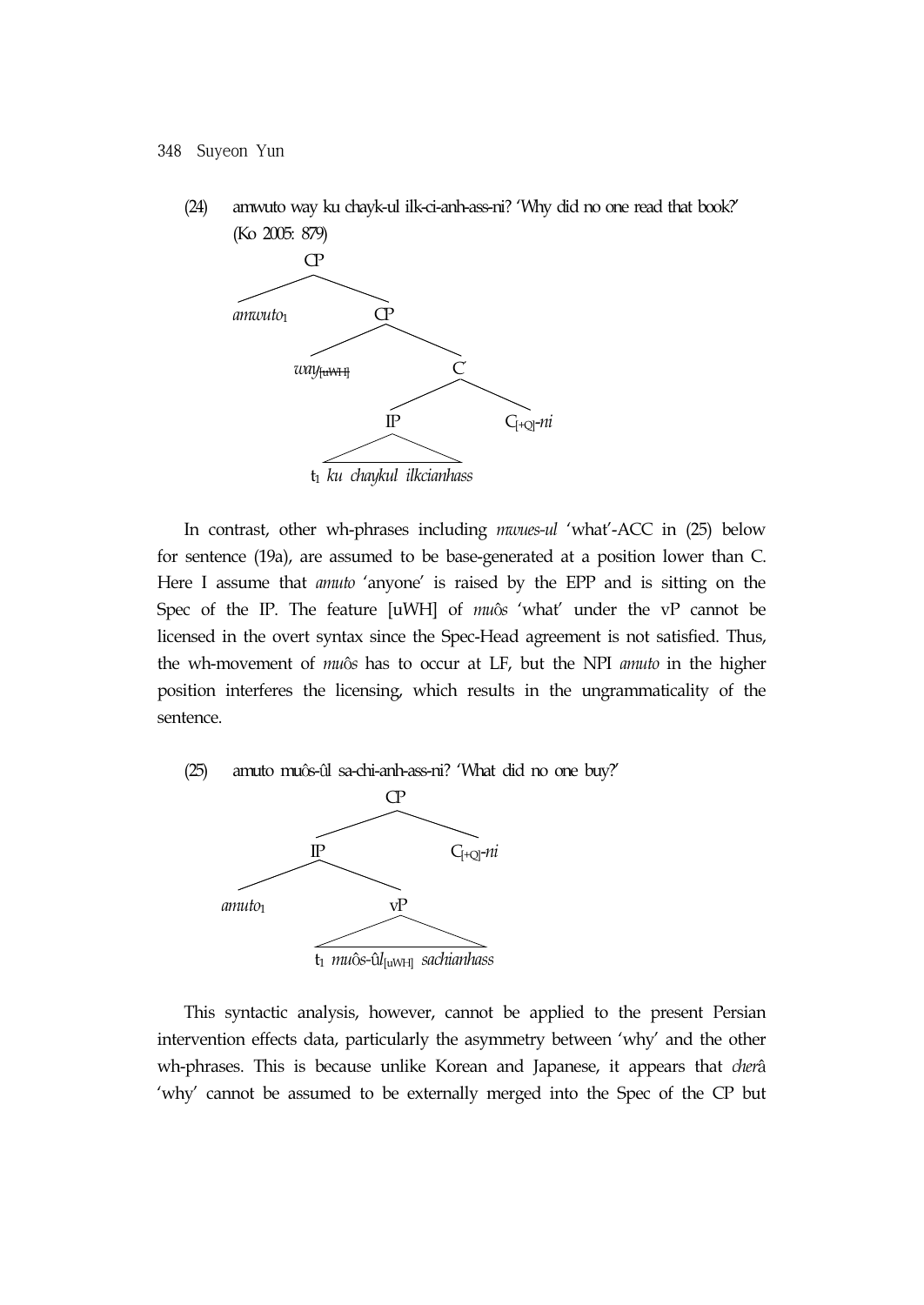appears to be base-generated under the vP in Persian. Kahnemuyipour (2001) argues that wh-adjuncts in Persian undergo obligatory movement to the pre-verbal position, although Persian is a wh-in-situ language and wh-arguments only optionally scramble in focused contexts. As exemplified in (26), *chi* 'what' in (26b) stays in the object position where *ye ket*â*b* 'a book' in (26a) is located.

(26) a. ali ye ketâb xarid. Ali a book buy-PAST.3SG 'Ali bought a book.' b. ali chi xarid? Ali what buy-PAST.3SG 'What did Ali buy?' (Kahnemuyipour 2001: 46)

*Cher*â 'why', however, cannot remain in situ where its counterpart is located in declarative sentences. As demonstrated in (27a), a causal clause follows the verb in Persian. The interrogative counterpart of (27a) is the sentence in (27b), in which *cher*â moves to the pre-verbal position. Of interest is that the sentence in (27c) in which *cher*â occupies the same position as the causal clause is ungrammatical. This indicates that *cher*â is subject to obligatory movement from its base position.

(27) a. ali bâ Maryam ezdevâj kard [chon dust-esh dâsht] Ali with Maryam marry did-3SG because friend-her had-3SG 'Ali married Maryam because he loved her.' b. ali cherâ bâ Maryam ezdevâj kard Ali why with Maryam marry did-3SG c. \*ali bâ Maryam ezdevâj kard [cherâ] Ali with Maryam marriage did-3SG why 'Why did Ali marry Maryam?' (Kahnemuyipour 2001: 47)

Other wh-adjuncts, as well as *cher*â, show obligatory movement to the pre-verbal position, as shown below. In the declarative sentence in (28a), *xune*  'home' is located in the post-verbal position, but its question counterpart in (28b) has *koj*â 'where' in the pre-verbal position.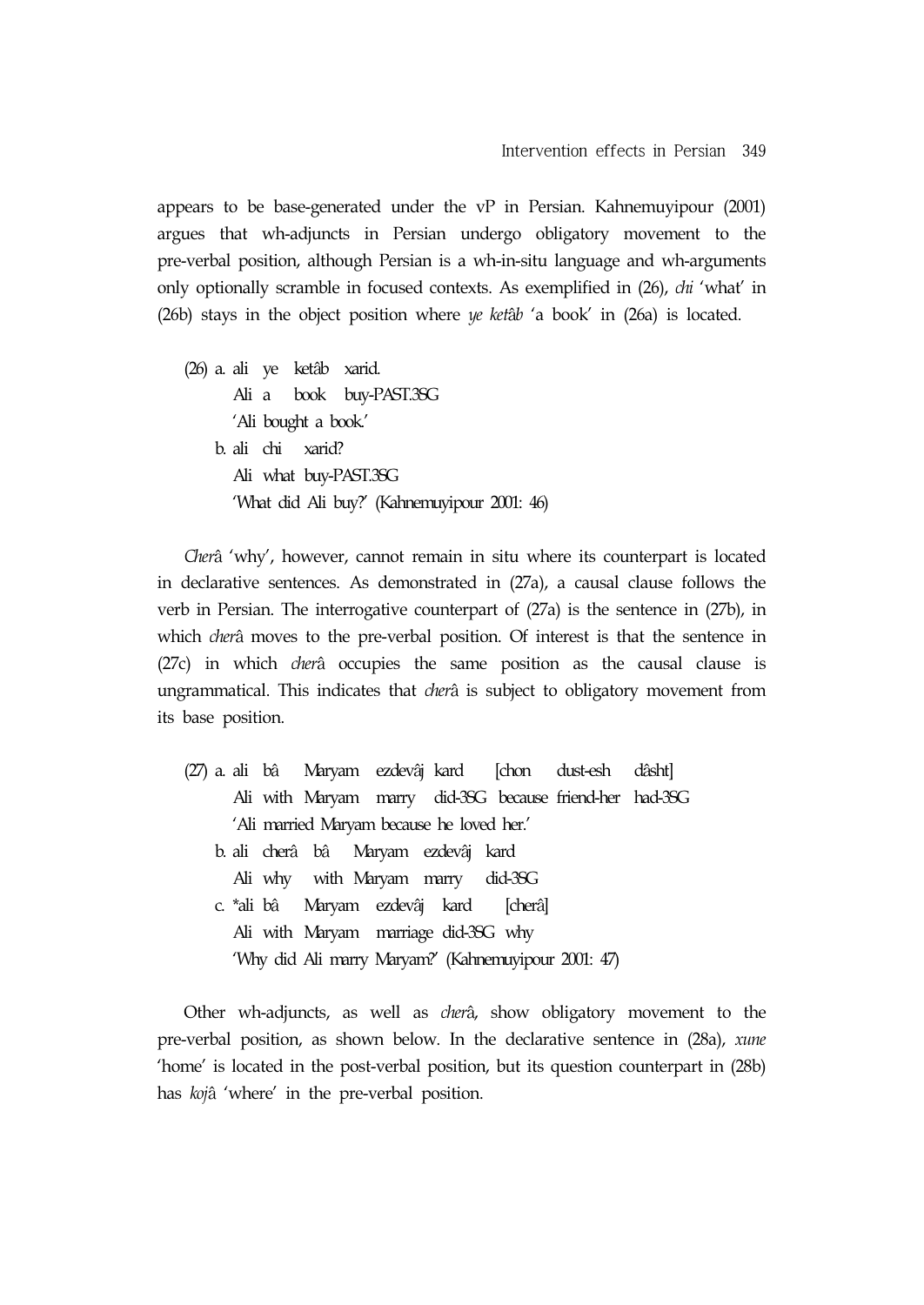(28) a. ali ye sâ'at pish raft xune. Ali an hour ago go.PAST.3SG home 'Ali went home an hour ago.' b. ali ye sâ'at pish kojâ raft? Ali an hour ago where go.PAST.3SG 'Where did Ali go an hour ago?' (Kahnemuyipour 2001: 46)

Kahnemuyipour (2001) argues that elements in the pre-verbal position receive contrastive focus, and proposes that all wh-phrases in Persian undergo focus movement to the Spec of the vP.

Returning to Ko's (2005) analysis of intervention effects, the lack of intervention effects with regard to *cher*â cannot be explained within this syntactic analysis. As discussed so far, *cher*â is assumed to be sitting on the Spec of the vP, as illustrated in (29) for the sentence in (17a). [uWH] of *cher*â cannot be checked off in the overt syntax, and thus *cher*â must be raised to the Spec of the CP at LF, which is blocked by the intervening NPI *hichkas*. All other wh-phrases in Persian, either wh-arguments or wh-adjuncts, are assumed to have a similar structure to that of *cher*â. Therefore, this syntactic account of intervention effects can explain the presence of intervention effects in Persian but fails to capture the absence of intervention effects when involving *cher*â.

(29) hichkas cherâ ân ketâb-râ na-xând? 'Why did no one read that book?'



In summary, Persian shows intervention effects, with the exception of *cher*â 'why', and it seems difficult to account for this pattern within a purely syntactic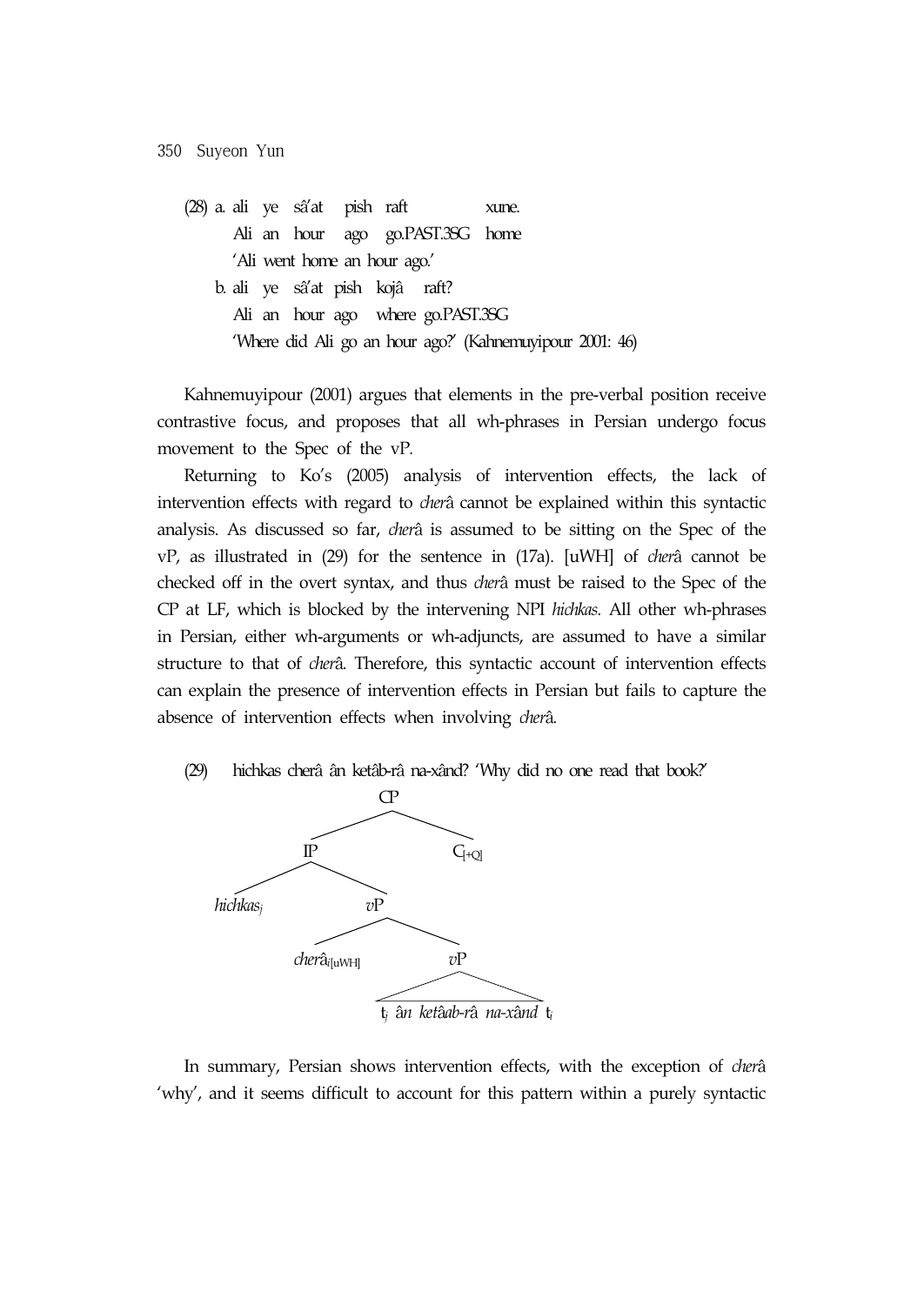analysis.

#### **4. Pragmatic analysis**

This section proposes an alternative, pragmatic analysis of the Persian intervention effects. Specifically, I argue that the current data may support an information-structural account of intervention effects proposed by Tomioka (2007, 2009). Tomioka (2007, 2009) offer a pragmatic account of intervention effects in Japanese and Korean, both of which also show the cancellation (or weakening, from Tomioka's perspectives) of intervention effects only in 'why'-questions. In his view, intervention effects originate from 'ill-formed information structure'. The structure of his account is as follows. In wh-questions, in which the wh-phrase is focused, it is assumed that all other materials in the sentence belong to the background (Krifka 2001). Wh-questions may include a topic, which is generally considered being in the background, as it is discourse-old and provides given information. In Japanese and Korean, in particular, wh-questions normally take topic-marked subjects, and nominative-marked subjects make the sentences unnatural, as exemplified in (30).

(30) a. John-wa/?-ga nani-o yon-da-no? (Japanese) John-TOP/-NOM what-ACC read-past-Q 'What did John read?' b. John-un/?-i mues-ul ilk-ess-ni? (Korean) John-TOP/-NOM what-ACC read-past-Q 'What did John read?' (Tomioka 2007: 1574)

Therefore, if a wh-question contains an intervener, the intervener has to be part of the background. The problem is that interveners are not presupposed in the context and are hard to be a topic. In Japanese and Korean, it is morphologically indicated by the fact that the interveners in those languages cannot be used with a topic marker, *wa* in Japanese and *-(n)un* in Korean.7 The

<sup>7</sup> An anonymous reviewer pointed out that non-NPI quantifiers in Korean, such as *-man* and *-pakkey*, can be used with the topic marker *-(n)un*, i.e., -*man-un* and -*pakkey-nun*. Although Tomioka (2007,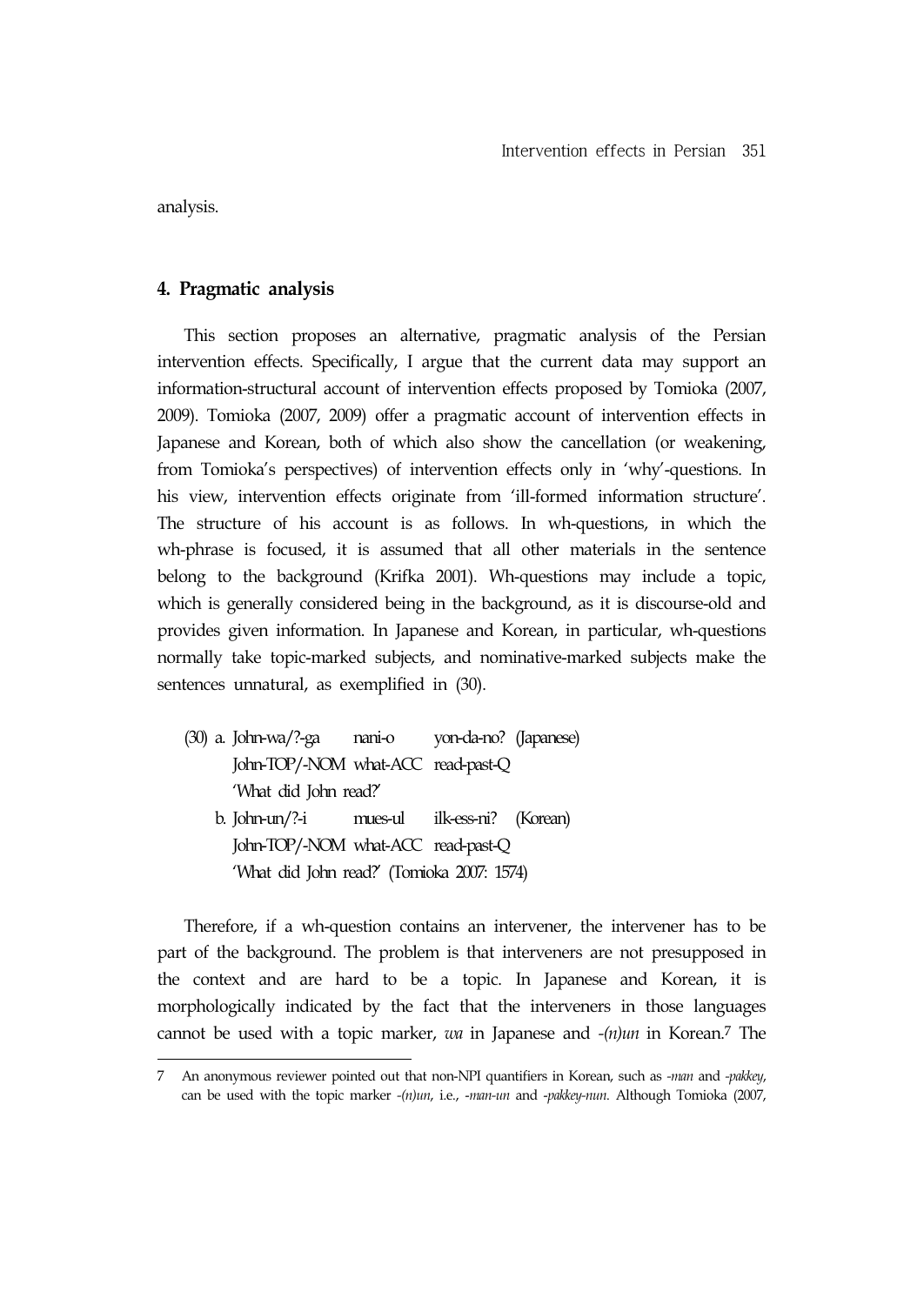sentence is unacceptable when there is a non-topic intervener preceding a wh-phrase. Tomioka argues, however, that the interveners can take the background status when located after the wh-phrase by the scrambling of the wh-phrase, as they undergo post-focus prosodic reduction. This is represented in (31), in which the curly brackets indicate major phonological phrase boundaries and the underlines indicate post-focus prosodic reduction.

(31) Phonological phrasing of intervention effect sentences a. before wh-scrambling: ... intervener  $\{ Wh \$ b. after wh-scrambling: ...  $\{ Wh\$  intervener  $\}$ 

Both Japanese and Korean involve post-focal dephrasing or deaccentuation (cf. Ishihara 2003; Jun 1993). To be specific, wh-phrases are inherently focused and realized with a higher and longer F0 peak. The focused element, i.e., wh-phrase here, initiates a new Accentual Phrase, a prosodic constituent larger than a word but smaller than the Intonational Phrase, and all other materials in the sentence following the wh-phrase are prosodically incorporated into the Accentual Phrase, as shown in (31a) and (31b). Since the post-focal material is prosodically reduced in these languages, the intervener is also prosodically reduced as a part of the post-focal material when the wh-phrase scrambles over the intervener, as illustrated in (31b), becoming background.

What makes 'why' different from other wh-phrases is its pragmatic characteristics. Unlike the other wh-phrases, it is presupposed for 'why' that the non-wh-portion of a 'why'-question is true. For example, the sentence 'Why does Sue love linguistics?' implies that it is true that Sue loves linguistics. Thus, it can be said that the entire non-why-portion of the 'why'-question, including the intervener, is presupposed, which means that it is in the background. This makes 'why'-questions free from intervention effects, regardless of its prosodic realizations. Tomioka (2009) also points out that scrambling of 'why' over the

<sup>2009)</sup> do not deal with these quantifiers, Tomioka (2007) notes that the NPI *nwukwunka* 'someone' and disjunctive NPs, such as *John-ina Bill* 'John or Bill', may be topic-marked when interpreted as contrastive topics. I believe that the topic-marked phrases involving *-man* and *-pakkey* represent contrastive topics too, which have pragmatic features different from non-contrastive, thematic topics. This is not subject to the current pragmatic analysis and will not be discussed in this paper.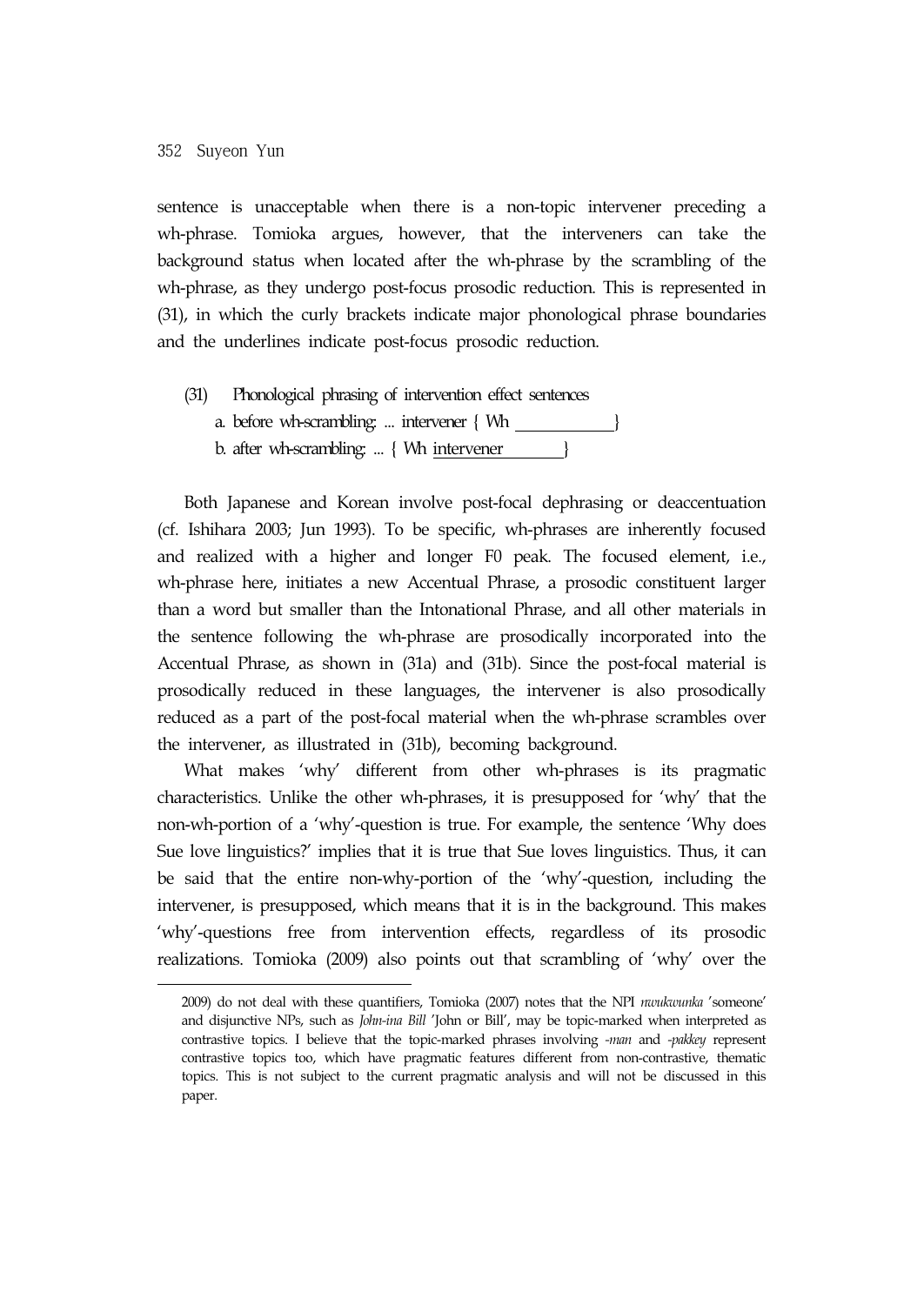intervener still makes the why-question better because post-focus reduction as in (31b) ensures that the intervener belongs to the background.

This pragmatic account can be applied to Persian intervention effects, if (i) the interveners cannot be part of the background and (ii) the materials that follow the wh-phrase are prosodically reduced in Persian. First, it could be said that the interveners that precede a wh-phrase do not belong to the background in Persian. Although it may not be so clear as in Japanese and Korean which show the topicality with a morphological marker, Tomioka (2007) states that the interveners may be in general anti-topical, citing Kim (2005) and Beck (2006). That is, the potential interveners, i.e., NPIs and quantificational elements, are focused or focus-sensitive expressions in any language. Therefore, it is natural to assume that wh-questions including an intervener are ill-formed in terms of information structure in Persian. Second, post-focal deaccentuation is also a prosodic property of wh-questions in Persian. According to Sadat-Tehrani (2007), in wh-questions, the nuclear pitch accent of the Accentual Phrase always falls on the wh-phrase, and all materials following the wh-phrase are deaccented and belong to the same Accentual Phrase as the wh-phrase, as in (31). This holds for the cases where the wh-phrase is scrambled to the sentence-initial position as in (31b), as well as the cases where the wh-phrase stays in situ as in (31a). Let us apply the intonation pattern of Persian wh-questions described by Sadat-Tehrani (2007) to the example sentences in (4) presented earlier, which are repeated in (32) with prosodic marking. As in (31), the curly brackets indicate the phonological phrase boundaries and the underlines indicate post-focal deaccentuation.

(32) a. \*hichkas-o {ki na-did}? nobody-RA who NEG-met b. {ki hichkas-o na-did}? who nobody-RA NEG-met 'Who didn't meet anyone?'

In (32a), only *na-did* 'NEG-met' follows the wh-word *ki* 'who' and is deaccentuated. The sentence in (32a) is bad because the intervener *hichkas-o*  'nobody-RA' is not part of the background, according to Tomioka's analysis. If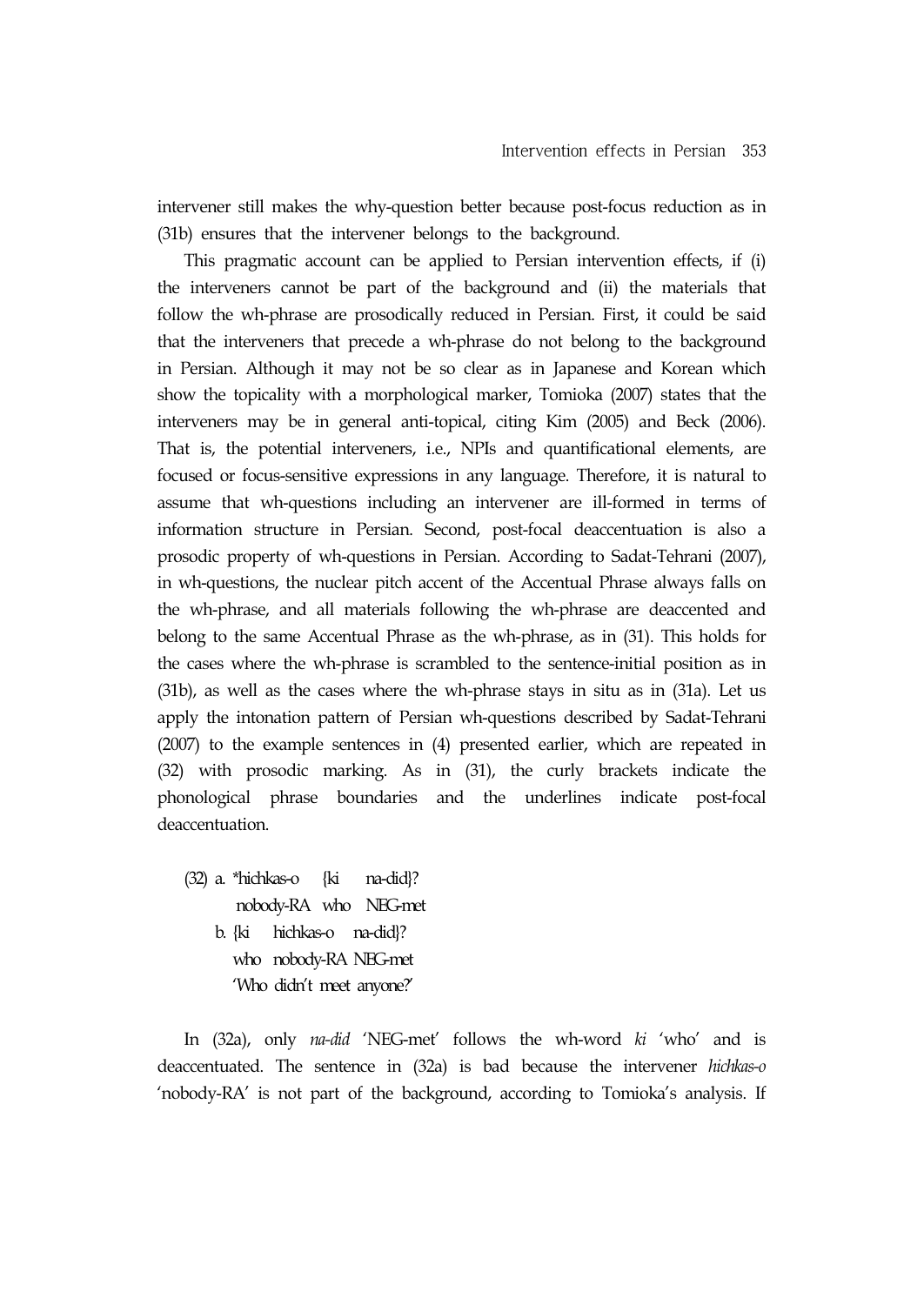the intervener is scrambled to the sentence-initial position as in (32b), all materials following the wh-word are included in the same Accentual Phrase and the whole wh-question belongs to a single Accentual Phrase. By being prosodically reduced as part of the post-focal materials, the intervener obtains the background status and the sentence becomes acceptable.

To conclude, intervention effects in Persian can be explained by the pragmatic account suggested by Tomioka (2007, 2009) and may further be a supporting case for the account. Like Japanese and Korean, in which post-focal elements following the wh-phrase undergo deaccentuation, Persian allows intervention-effect sentences to become natural by scrambling the wh-phrase and having the intervener included in the prosodically-reduced background. *cher*â 'why' is exempt from intervention effects regardless of the intervener's prosodic status because 'why'-questions, unlike other wh-questions, presuppose that the non-wh-portion of the wh-question is the background.

#### **5. Conclusion**

This paper has attempted to describe intervention effects in Persian. We have seen that Persian shows intervention effects when the NPIs and some quantificational phrases, including *faghat* 'only' and *hatt*â 'even', precede wh-phrases except for *cher*â 'why', and the intervention effects become canceled when the wh-phrase scrambles over the intervener. It is shown that the previous syntactic account of intervention effects cannot be applied to the current Persian data, particularly to the absence of intervention effects with respect to *cher*â 'why'. It is argued that the pragmatic account proposed by Tomioka (2007, 2009) can successfully explain the current data and is further supported by the current data, in which the intervention-effect sentence becomes acceptable when the intervener is prosodically reduced after the scrambling of the wh-phrase, and 'why' is exempt from the intervention effects regardless of the word orders or prosodic patterns.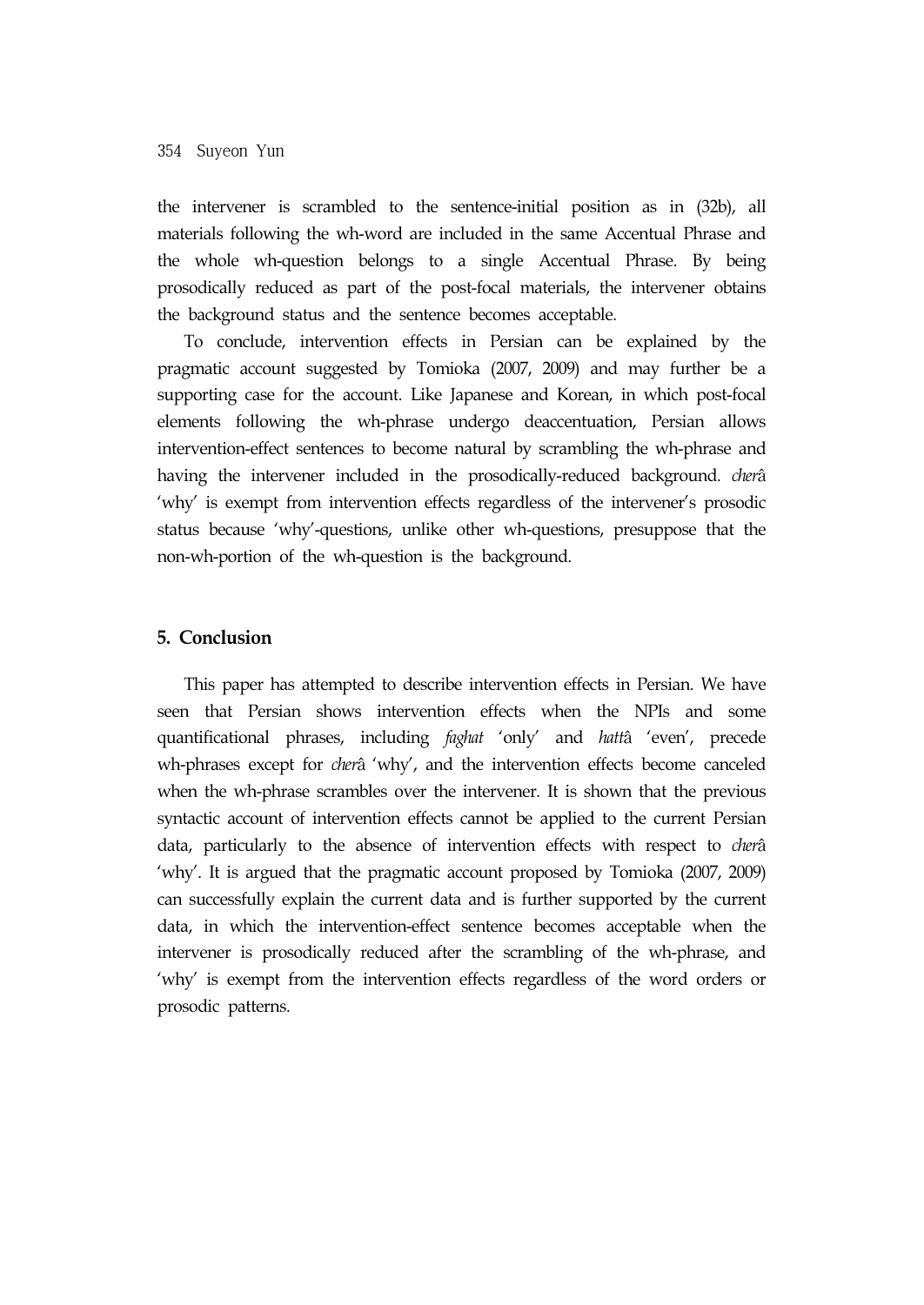## **References**

- Beck, Sigrid. 1996. Quantified structures as barriers for LF movement. *Natural Language Semantics* 4: 1-56.
- Beck, Sigrid. 2006. Intervention effects follow from focus interpretation. *Natural Language Semantics* 14: 1-56.
- Beck, Sigrid and Shin-Sook Kim. 1997. On wh- and operator scope in Korean. *Journal of East Asian Linguistics* 6(4): 339-384.
- Chomsky, Noam. 1995. *The minimalist program*. Cambridge, MA: MIT Press.
- Ishihara, Shinichiro. 2003. *Intonation and interface conditions*. PhD Dissertation. Massachusetts Institute of Technology.
- Jun, Sun-Ah. 1993. *The phonetics and phonology of Korean prosody*. PhD Dissertation. Ohio State University.
- Kahnemuyipour, Arsalan. 2001. On wh-questions in Persian. *Canadian Journal of Linguistics* 46(1-2): 41-61.
- Karimi, Simin. 2005. *A minimalist approach to scrambling: Evidence from Persian*. Berlin: Mouton de Gruyter.
- Kim, Shin-Sook. 2005. Focus intervention effects in questions. Presented at Theoretical East Asian Languages 3, Harvard University, Cambridge, MA.
- Ko, Heejeong. 2005. Syntax of why-in-situ: Merge into [Spec,CP] in the overt syntax. *Natural Language and Linguistic Theory* 23(4): 867-916.
- Krifka, Manfred. 2001. For a structured meaning account of questions and answers. In Caroline Féry and Wolfgang Sternefeld (eds.), *Audiatur vox sapientiae: A festschrift for Arnim von Stechow*, 287-319. Berlin: Akademie Verlag.
- Sadat-Tehrani, Nima. 2007. *The intonational grammar of Persian*. PhD Dissertation. University of Manitoba.
- Sadat-Tehrani, Nima. 2008. Persian prosodic structure. In *Proceedings of the 2008 Annual Conference of the Canadian Linguistic Association*. Available online at [http://homes. chass.utoronto.ca/~cla-acl/actes2008/CLA2008\_Sadat-Tehrani.pdf].
- Tomioka, Satoshi. 2007. Pragmatics of LF intervention effects: Japanese and Korean wh-interrogatives. *Journal of Pragmatics* 39(9): 1570-1590.
- Tomioka, Satoshi. 2009. Why questions, presuppositions, and intervention effects. *Journal of East Asian Linguistics* 18(4): 253-271.